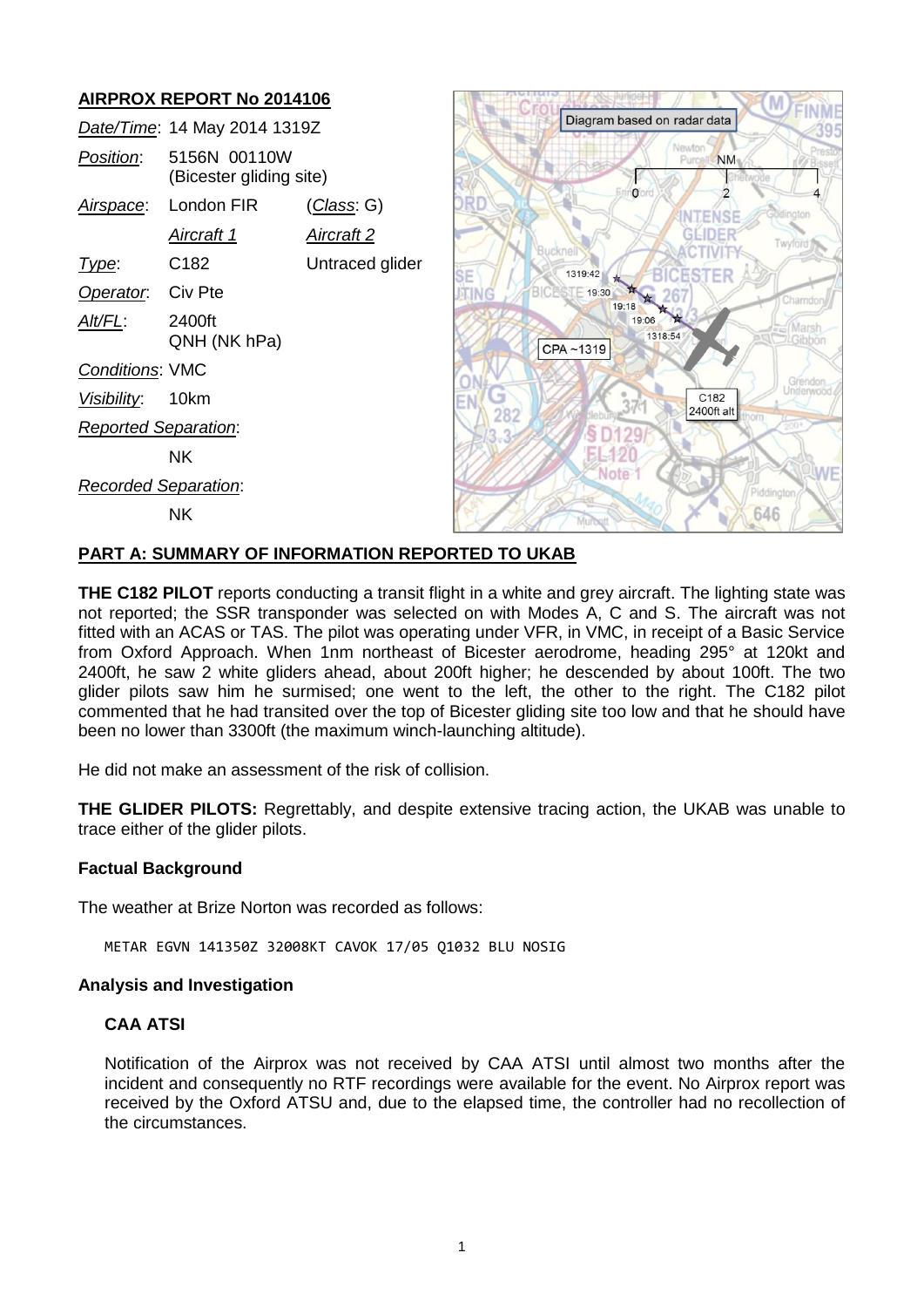Under a Basic Service, pilots should not expect any form of traffic information from a controller, as there is no such obligation placed on the controller and the pilot remains responsible for collision avoidance at all times<sup>1</sup>.

The Bicester Gliding site is shown on the UK (1:250,000) Aeronautical chart as an area of 'intense glider activity' up to an altitude of 3300ft. At 1318:06, the C182 was 2.3nm southeast of Bicester airfield tracking northwest at an altitude of 2400ft. The C182 continued northwest and passed overhead Bicester airfield at 1319:22, indicating an altitude of 2400ft. No other radar contacts were shown.

At 1319:48, the C182 was 0.8nm northwest of Bicester at an altitude of 2400ft and an intermittent primary contact was shown 0.3nm northeast of Bicester tracking north.

### **UKAB Secretariat**

The C182 and glider pilots shared an equal responsibility for collision avoidance and not to fly into such proximity as to create a danger of collision<sup>2</sup>. If the incident geometry is considered as converging then the C182 pilot was required to give way to the gliders<sup>3</sup>.

### **Comments**

### **BGA**

Effective lookout is of paramount importance. It appears that in this case lookout was effective, as it is most of the time; however, it was almost inevitable that the C182 pilot would fly close to gliders given his position in relation to Bicester airfield. Data analysed by the BGA and LAA and accepted by CAA demonstrates that most collisions in Class G occur close to airfields. Therefore, airfields are probably best avoided by en route aircraft.

Clear guidance has been published in AIC Y 083/2011<sup>4</sup> on sport gliding operations and where and when gliders are likely to be found.

### **Summary**

An Airprox was reported when a Cessna 182 and two gliders flew into proximity at about 1319 on Wednesday 14<sup>th</sup> May 2014 at Bicester glider site. The pilots were operating under VFR in VMC, the Cessna 182 pilot in receipt of a Basic Service; it was not possible to determine if the glider pilots were in receipt of a service.

## **PART B: SUMMARY OF THE BOARD'S DISCUSSIONS**

Information available consisted of a report from the C182 pilot, radar photographs/video recordings and a report from the appropriate ATC authority.

The Board first discussed the C182 pilot's actions. He had been in straight-and-level flight whilst transiting to his destination and had seen 2 gliders ahead of his aircraft. He took avoiding action by descending and perceived that the glider pilots had turned in opposite directions to avoid him. Notwithstanding his perception, the Board felt that the glider pilots may equally have just been thermaling over the airfield, especially at the reported altitude of 2400ft, and that their turns could therefore have been coincidental. In either case, the C182 pilot was faced with traffic which, by his own admission, he was very likely to encounter given that he was in the overhead of Bicester glider site and below its winch-launching maximum altitude. The Board members agreed with his assessment that he would have been better placed by remaining above the maximum winch-launch

 $\overline{a}$ 

 $1$  CAP774, Paragraph 2.5

<sup>2</sup> Rules of the Air 2007 (as amended), Rule 8 (Avoiding aerial collisions).

 $3$  ibid., Rule 9 (Converging).

<sup>&</sup>lt;sup>4</sup> Aeronautical Information Circulars can be found on the NATS Ltd AIS website, [www.nats-uk.ead-it.com](http://www.nats-uk.ead-it.com/)